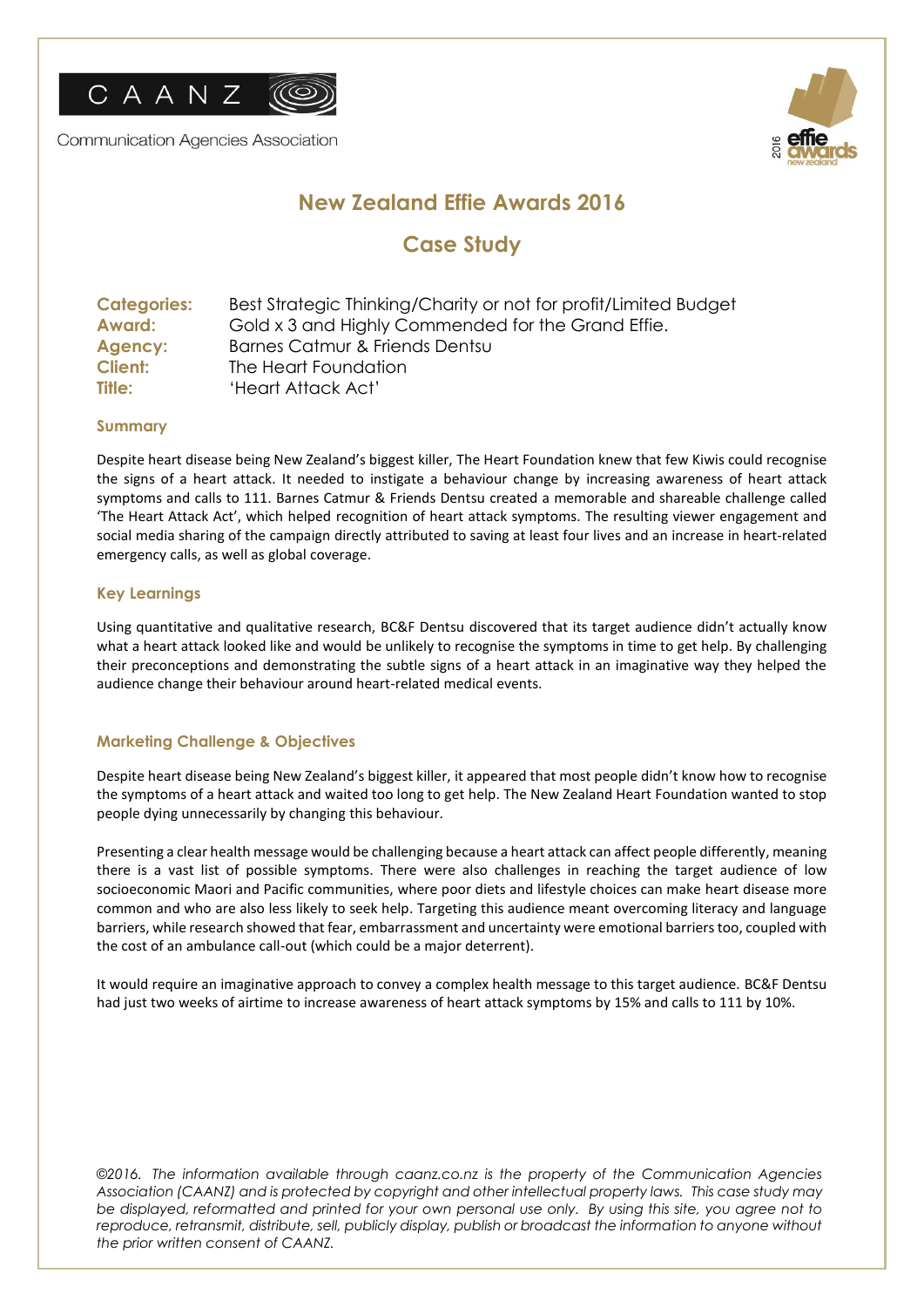

**Communication Agencies Association** 



## **Creative Insight & Strategy**

BC&F Dentsu was sceptical of a traditional 'list of symptoms' for three reasons: Its low-income target audience, particularly Maori and Pacific Islanders, are bombarded daily with health and social change messages and can start to ignore them; nobody thinks a heart attack will happen to them and therefore won't bother memorising a list of vague symptoms; and most people would rather avoid the thought of heart attacks.

Quantitative and qualitative research also revealed the root cause of people not seeking help: they didn't actually know what a heart attack looked like. BC&F Dentsu therefore reduced the large and complex list of symptoms to the four most common and subtle ones and created a simple key message: 'A Heart Attack Is Not Always As Dramatic As You Think'.

The limited budget meant viewer engagement and shareability was critical to spreading the message beyond the basic TV target. In an innovative and playful approach to social marketing, they created 'The Heart Attack Act', in which a series of ordinary people acted out what they thought a heart attack looked like and viewers were then challenged to choose the most realistic.

The twist lay in the fact the actual heart attack victim was off to one side, not one of the central actors. After the series of people gave their best impressions, the ad spot asked, "Did you choose the man on the bench? Have another look", before replaying the ad and highlighting the person sitting in the background. It then explained the more common and subtle symptoms. The deliberate misdirection dramatically illustrated how easy it can be to overlook a heart attack.

*"A heart attack is not always as dramatic as you think"* became the simple mental shortcut, so sufferers could recognise symptoms, take them seriously and call for help.

### **Communications Strategy**

The campaign was based around TV because the older, often low-income target audiences were heavy consumers of this medium. It also provided the tools to create a powerful emotional connection that overcame language barriers, literacy levels and could visually show the shortcut to spotting New Zealand's biggest killer.

It also allowed families to watch it together and discuss its message. This was important as research indicated it was often family members who identified symptoms before even the sufferer themselves.<sup>1</sup>

Social provided crucial amplification: the creative had been designed to be 'sticky' and shareable, so the ad was promoted to other groups who many not have caught it on TV through video on demand and YouTube pre-rolls, as well as Facebook promoted posts.

The audiences were also heavy radio listeners so the message was reinforced there, incorporating talkback stations that showed strong appeal to the demographic.

Using NZ statistics data on ethnicity, screens and posters targeted Maori and Pacific Islanders in over 215 dairies, while eye-catching pamphlets were delivered to a targeted 40,709 homes in low socioeconomic areas in the country. 40,000 pamphlets and posters were also requested by and distributed to GPs and health professionals nationally.

 $\overline{a}$ <sup>1</sup> Qualitative Research conducted by Pinstriped Leopard (total sample  $n=21$ )

*<sup>©2016.</sup> The information available through caanz.co.nz is the property of the Communication Agencies Association (CAANZ) and is protected by copyright and other intellectual property laws. This case study may be displayed, reformatted and printed for your own personal use only. By using this site, you agree not to*  reproduce, retransmit, distribute, sell, publicly display, publish or broadcast the information to anyone without *the prior written consent of CAANZ.*